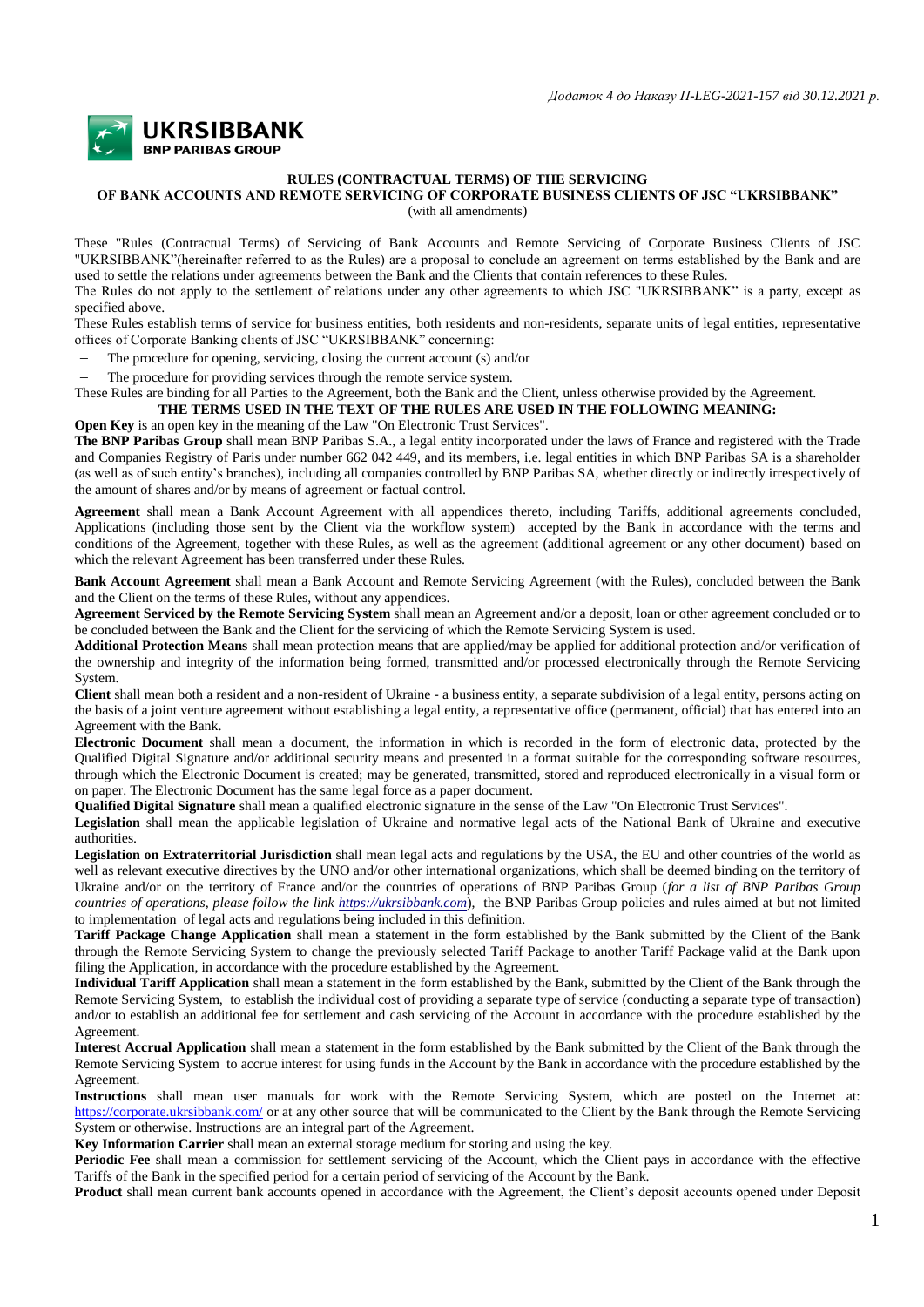Agreements, as well as loans and/or other services/a set of services provided by the Bank to the Client.

**Servicing Branch** shall mean a Branch of the Bank, where the complete list of cash and settlement transactions on the Account is carried out, as provided by the Legislation.

**Personal Key** shall mean a personal key in the meaning of the Law "On Electronic Trust Services".

**Regional Branch** shall mean a Branch of the Bank, where a limited list of cash and settlement transactions on the Account may be carried out. The Regional Branch may be any branch of the Bank, except the Servicing Branch.

**One-off Fee** shall mean a commission for a one-time service of the Bank, which the Client pays simultaneously with the relevant transaction on the Account and/or provision of services in accordance with the terms of the Agreement and the applicable Tariffs.

**Account** shall mean a current account opened by the Bank for the Client in accordance with the terms of the Agreement and specified in the relevant supplementary agreement to the Bank Account Agreement. If several current accounts are opened under the Agreement, then the term "Account" in the text of the Agreement shall be understood to mean any and/or all the Accounts.

**Open Key Certificate** shall mean a public key certificate in the sense of the Law "On Electronic Trust Services".

**Remote Servicing System (RSS)** shall mean a set of software and hardware used by the Client and the Bank in the relevant parts as well as organizational measures held by the Client and the Bank in order to provide services to the Client in accordance with the Agreement, namely "StarAccess", "UKRSIB business "or another system implemented by the Bank for the purpose of remote servicing of the Client.

**Tariff Package** shall mean a list of effective Tariffs, formed by the Bank according to a certain criterion, when chosen by the Client the Bank performs for the settlement and cash servicing of the Client's Account according to the specified Tariffs.

**Tariffs** shall mean Tariffs of the Bank, which determine the main terms of service of the Account, which are approved in accordance with the Bank's internal regulations and which the Client can familiarize with at the premises of the Bank's institutions, as well as tariffs, established on an individual basis in accordance with the terms of the Agreement.

Other terms used in the Rules shall have the meaning and content in accordance with the Legislation.

## **Section 1. SCOPE OF THE AGREEMENT**

1.1. On terms and in the manner prescribed by the Agreement, the Bank:

1.1.1. opens the Account (s) for the Client for the storage of cash and settlement and cash servicing in accordance with the terms of the Agreement and the requirements of the Legislation,

1.1.2. carries out remote servicing of the Client's products through the Remote Servicing System.

**Section 2. CASH AND SETTLEMENT SERVICES**

### **2.1. Opening of the Account.**

The Bank opens the Client's Account on the basis of the concluded Bank Account Agreement and other documents in accordance with the requirements of the Legislation and the Bank's internal regulations.

The Client determines the type, currency, Tariff Package of the Account. The Account number, information on the type, currency and Tariff Package are indicated in the relevant supplementary agreement to the Bank Account Agreement. The opening of each new Account shall be effected by concluding by the Parties a relevant supplementary agreement to the Bank Account Agreement.

Opening an Account in a foreign currency is possible only on condition of preliminary opening of the Account in national currency for payment of services of the Bank in accordance with the Tariffs.

### **2.2. Servicing of the Account.**

2.2.1. The Bank carries out settlement and cash servicing of the Client in accordance with the regime of the relevant Account and other conditions established by the Legislation and the Agreement.

2.2.2. The Parties have agreed on the following procedure for settlement and cash servicing:

- in the Servicing Branch where the Account is opened, any settlement and cash transactions are performed in accordance with the Legislation and the Agreement;

- upon a written application of the Client, the Regional Branches may be defined, where the Client can be provided with the following services:

a) withdrawals in cash,

b) cash deposits.

In a written application, the Client determines the relevant Account, currency of the Account, number and address of the Regional Branch and the period during which the Client wants to maintain the Account at Regional Branches. The Bank provides these services in the relevant Regional Branches from the date specified in the relevant application, but not before the next day of the receipt of the relevant application by the Bank.

Upon a written request, a list of Accounts under which the Banks may provide the above services, and/or Regional Branches and/or service period may be changed.

For servicing the Account in the Regional Branch, a fee shall be charged in accordance with the Bank's Tariffs.

2.2.3. The Client pays to the Bank the One-off Fee upon provision of the service (carrying out a transaction) and Periodic Fees on the day of the calculation of these fees in accordance with the applicable Tariffs.

In case of insufficient funds on the Client's Account for payment of the Periodic Fee, the Client shall ensure its repayment within 7 (seven) calendar days from the date of its charging in accordance with the terms of the Agreement.

2.2.4. The Bank carries out settlement and cash servicing of the Client under the Agreement within the balance of funds available on the Account, provided that the amount of the balance is sufficient for execution of a settlement and/or cash document submitted by the Client, simultaneous payment of the One-off Fee by the Client to the Bank for the provision of the service (conducting transactions), and in the absence of arrears on payment of the Periodic and/or One-off Fee, on the basis of settlement, cash documents of the established forms provided by the Client and executed in accordance with the requirements of the Legislation, Bank and terms of the Agreement. In case of insufficient funds on the Client's Account for execution of its settlement and/or cash documents and payment of the fee of the Bank for their execution, as well as repayment of arrears under the Agreement and other agreements entered into between the Bank and the Client, the amount of such Client's debts shall be debited by the Bank as a matter of priority, and the accepted settlement and/or cash documents of the Client are returned without execution in the manner prescribed by the Agreement.

## **2.3. Procedure for submission of settlement documents and their execution. Crediting of funds to the Account.**

2.3.1. The Client's settlement document may be either in paper or in soft copy. An electronic settlement document has the same legal force as a paper document. An electronic settlement document is submitted by the Client through the Remote Servicing System.

2.3.2. Submission to the Bank of paper or electronic settlement document is carried out by the authorized person of the Client. Documents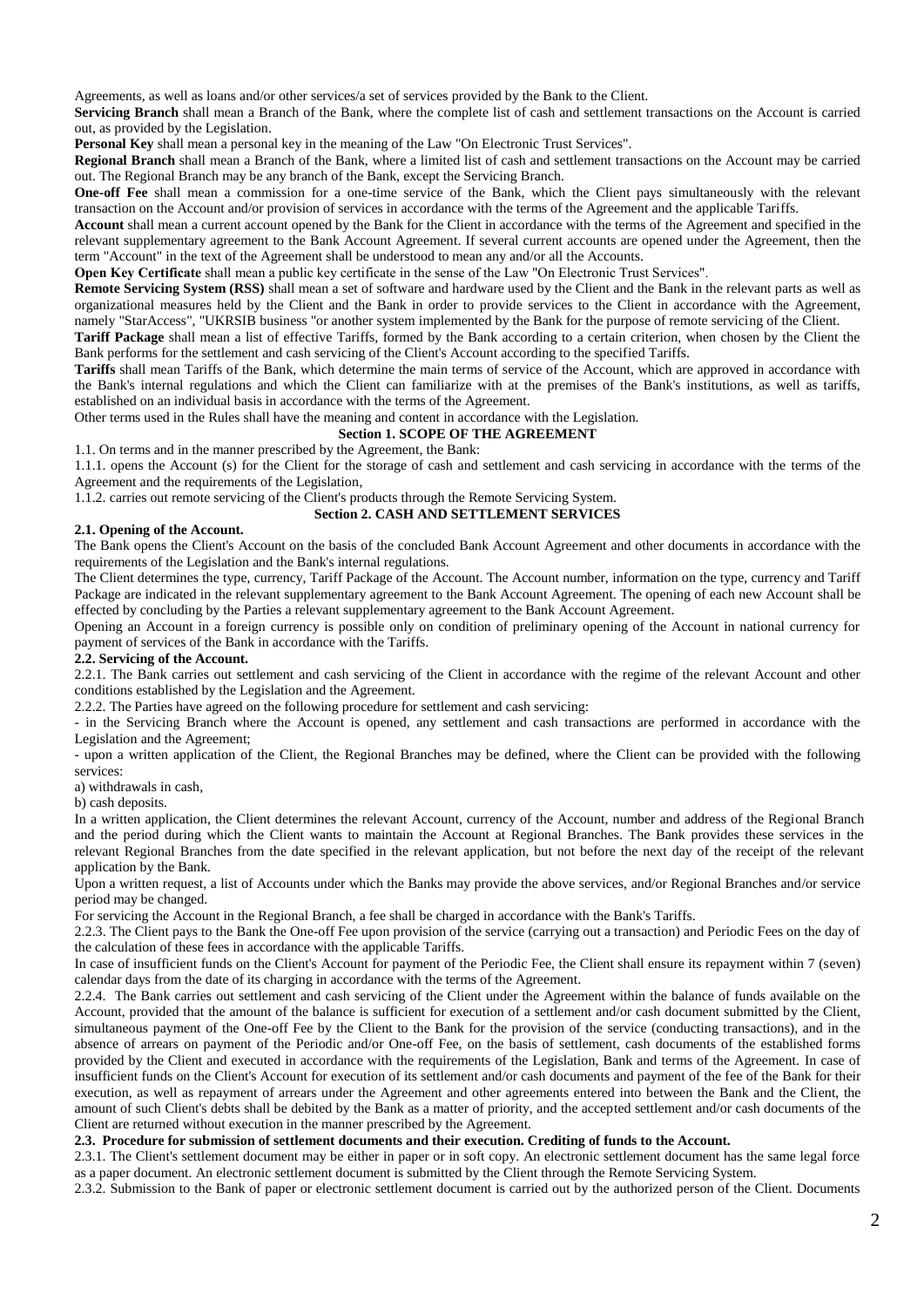returned by the Bank are received by the authorized person of the Client in accordance with the terms of the Agreement. Settlement documents of the Client are accepted during the operational hours.

- The Bank executes settlement documents in accordance with the terms of the Agreement:
- on the day they are received, if received by the Bank during the operating hours;
- on the next business day, if received by the Bank after the operating hours; however, in the presence of the Bank's technical ability such settlement documents may be executed on the same day in accordance with the Tariffs.

The duration of the operating day/operating hours is set by the Bank at its own discretion and is reflected in its internal documents (rules).

2.3.3. When crediting funds in national currency to the Account according to the Settlement Documents, the Bank checks the Account number and the Client code in accordance with the Unified State Register of Enterprises and Organizations of Ukraine/taxpayer registration (account) number/individual taxpayer's account card registration number(passport series and number, if the individual refuses to accept the individual taxpayer's account card registration number and has a relevant mark in the passport) or the registration (account) Number of the taxpayer assigned by the regulatory authorities to the non-residents Clients-business entities and their representative offices in Ukraine, and in case of mismatch, the Bank returns the amount of the transfer to the sender.

When crediting funds in foreign currency to the Account according to the Settlement Documents, the Bank checks the Client's name, Account number and purpose of payment and in case of absence/mismatch, the Bank retains the amount of the transfer for a period specified by the Legislation to inaccurate details. If it is impossible to establish the appropriate recipient, the Bank returns the amount of the transfer to the sender.

Prior to the value date specified in the Electronic Settlement Document, the Bank notifies the Client of the receipt of funds on its Account and value date by indicating this information in the Statements and/or personal notice of the Client by phone (fax) and/or message via the Remote Servicing System and/or otherwise as determined by the Parties.

2.3.4. The priority of execution of settlement documents of the Client by the Bank shall be determined by the Legislation, except in cases specified by the Agreement.

### **2.4. Delay of execution of transactions and refusal to carry them out.**

2.4.1. The Bank shall be entitled to delay execution of the transaction and/or refuse to execute the transaction for transferring funds to the Account or debit funds from the Account and/or execute the settlement and/or cash documents provided by the Client under the Agreement in cases:

а) if the Client's Account does not have sufficient funds to execute the settlement and/or cash document submitted by the Client, simultaneous payment to the Bank of the One-off Fee and repayment of arrears of the Periodic and/or One-off Fee in full in the presence of such indebtedness; and/or

b) if the services/operations requested by the Client are not provided by the Tariffs or the Bank does not have the technical possibilities for their provision/execution; and/or

c) if, in respect of the Client's operation, there is a suspicion that it contains features that are subject to financial monitoring in accordance with the law or is subject to existing restrictions (sanctions) in accordance with the legislation and/or the extraterritorial law; and/or

d) if the Client has not provided the Bank with the documents and/or information on the nature of the financial transaction and/or the identification of persons who take part in its implementation and/or contracts and other documents proving the existence of grounds / obligations to perform currency transaction in the cases and in the manner prescribed by the Legislation and / or internal regulations of the Bank; and/or

e) if the Client fails to provide the Bank with the documents and/or information necessary for the Bank to perform the procedure for clarifying the information on the identification and examination of the Client (in particular, but not limited to: information/documents concerning the financial condition of the Client and the content of its activities; carrying out an assessment of the financial condition of the Client; determining the relation of a Client (a person acting on his behalf) to national or foreign politically exposed persons, persons performing political functions in international organizations or persons associated with them; determining the place of residence or place of stay or place of temporary stay in Ukraine); and/or

f) if the services requested by the Client are subject to the restrictions established either by the Legislation, the Legislation on Extraterritorial Jurisdiction and/or internal regulations of the Bank; and/or

g) violation by the Client of the procedure for using the funds on the Account established by the Law; and/or

h) presence of facts testifying to violation by the Client of bank rules of registration of payment instruments and/or in case of doubt of the authenticity of settlement/cash and/or other documents submitted by the Client; and/or

i) in other cases stipulated by the Legislation and/or the Agreement.

2.4.2. The Bank refuses to provide the Client with the services (conducting of transactions) and/or the execution of the settlement and/or cash documents provided by the Client under the Agreement in the following manner:

- in case of refusal to execute a paper settlement document and/or a cash document - by returning to the Client without executing its settlement document and/or cash document. On the reverse side of the settlement document, the Bank shall indicate the date and reason for the return without execution (this is certified by the signatures of the responsible executing officer of the Bank and the employee, which performs the controller's function, and is sealed the Bank);

- in case of refusal to execute an electronic settlement document – the Bank shall inform the Client about the failure to execute an electronic document through the Remote Servicing System, indicating the date and reasons for its return without execution.

The reason for non-execution of the settlement document is indicated with reference to the article of the law of Ukraine and/or paragraph of the regulation of the National Bank of Ukraine, and/or the provisions of the Agreement, according to which the settlement document can not be fulfilled, if required by the legislation.

The paper settlement and/or cash documents shall be returned without execution to the Client when the Client initiates a transaction at the Bank's cash desk or simultaneously with the provision of the Client a statement from the Account in accordance with the terms of the Agreement.

2.4.3. In case of delaying the execution of a transaction in accordance with the terms of the Agreement, the Bank notifies the Client through the Remote Servicing System and/or in another way.

#### **2.5. Account statements**

At the request of the Client, the Bank prints an Account statement, subject to the availability of movement of funds on the Account. A printed statement shall be provided to the Client not earlier than on the next business day following the day of carrying out transactions on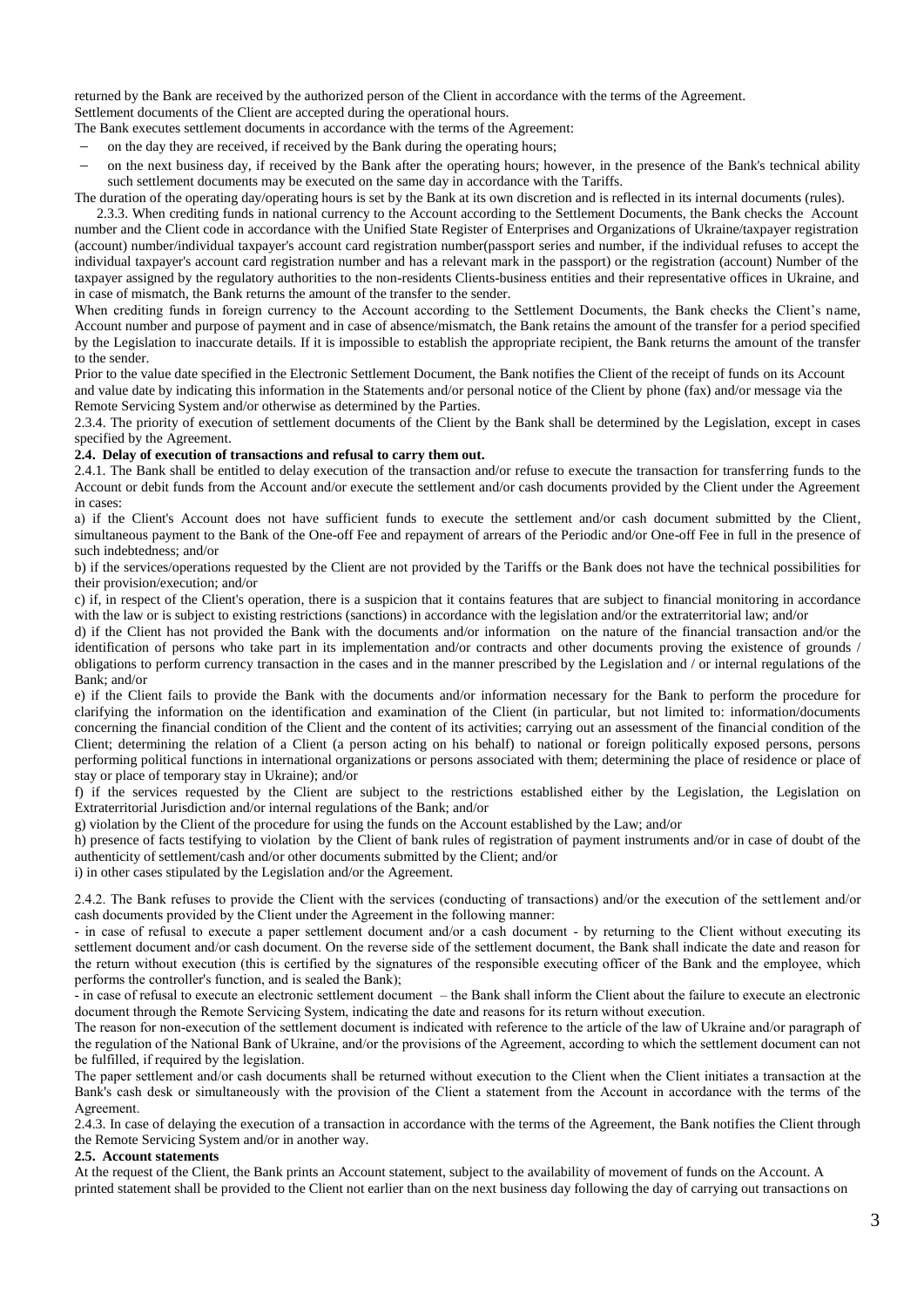the Account. The Account statement may be provided to persons listed in the list of persons, who in accordance with the Legislation have the right to manage the Client's account and sign the settlement documents , or to the authorized person of the Client on the basis of the power of attorney.

The Bank transfers/returns to the Client its settlement documents confirming the debiting/crediting of funds from/to the Account or other documents to the authorized person of the Client or together with an Account statement on the day it is provided to the Client, unless otherwise provided by the terms of the Agreement.

# **2.6. Erroneous transfer.**

In case of incorrect crediting by the Bank of funds to the Account through the Bank's fault, the Client entrusts the Bank, and the Bank has the right, first of all, to debit such mistakenly credited funds and transfer them to the proper recipient from the Account by a memorial order, and the Client guarantees that he/she will not have demands to the Bank regarding damages.

Matters not regulated by the Agreement concerning the return of mistakenly debited/credited funds from/to the Clients Account, that do not belong to him, are resolved in accordance with the procedure established by the Legislation.

## **2.7. Procedure cash receipt and cash withdrawal by the Client.**

2.7.1. If needed to receive cash, the Client shall submit an application for cash withdrawal to the Bank before 13:00 hours of the working day preceding the date of receipt of funds.

2.7.2. The procedure for depositing of cash proceeds to the Bank is determined by the Client independently: with the help of the cash collection service or the authorized person of the Client in the Bank's cash desk.

2.7.3. Cash proceeds can be deposited to the Client's Account at its choice, if permitted by the regime of this Account.

2.7.4. The cash proceeds received by the Bank during the operating time shall be credited by the Bank to the Account on the day of receipt in accordance with the terms of the Agreement. The cash proceeds received by the Bank after the operating hours shall be credited by the Bank to the Account on the next business day in accordance with the terms of the Agreement.

## **Section 3. TERMS OF REMOTE SERVICE**

3.1. The Remote Servicing System is used for the purpose of:

- *remote product services***:** conducting payment transactions, obtaining banking services, managing the Client's Products and obtaining information about Products and transactions.

- *electronic exchange of information with the Bank:* formation and sending of electronic documents to the Bank (including applications, requests, confirmation documents on transactions, etc.), receipt of electronic documents and communications from the Bank, exchange of information with the Bank.

3.2. The Client's servicing in the Remote Servicing System is carried out in accordance with the procedure established by the Agreement and the Instructions.

3.3. For the connection and use of the Remote Servicing System, the Client must make a primary registration in the Remote Servicing System in accordance with the Instructions and ensure that its authorized persons receive personal keys and provide the Bank with the relevant documents for the granting of authority and rights of access to such authorized persons, unless otherwise stipulated by the Instructions and provided that such procedure does not contradict the legislation. From the date of signing by the Bank of the documents necessary and sufficient at the discretion of the Bank to grant authority and rights of access to the authorized persons of the Client, the Agreement enters into force in the part of the terms of servicing the Remote Servicing System and in the part of work with electronic documents.

- 3.4. Implementing actions for connection of the Client to the Remote Servicing System confirms:
- that the Client's Open Key specified in the Open Key Certificate is held by the Client or the authorized representative of the Client, and
- that before he/she starts working in the Remote Servicing System, he/she has got acquainted with the instructions and has committed to them, and
- that he/she acknowledges the sufficient method of protecting electronic documents using cryptographic means, in particular the Qualified Digital Signature, which is attached to an electronic document (including settlement ones) through the Remote Servicing System.

3.5. The Bank has the right to make changes to the Instructions. In case of amendments, the Bank shall post the relevant notice and the Instruction (taking into account changes) on the Bank's website. The use by the Client of the Remote Servicing System following the amendment of the Instruction is considered to be the Client's consent to continue servicing under the Agreement, taking into account the changes made to the Instructions.

3.6. The settlement documents, applications of the Client, and other electronic documents sent by the Client to the Bank using the Remote Servicing System shall:

contain all necessary information specified by the requirements of the Legislation; and

 contain the Qualified Digital Signature of the Client's authorized persons in accordance with documents provided by the Client to the Bank under the terms of the Agreement; and

 be formed and/or submitted and/or confirmed by Additional means of protection if their use is stipulated by the terms of the Agreement.

- 3.7. The settlement and other electronic documents are not considered by the Bank and will not be processed if:
- such documents do not have the required amount of the Qualified Digital Signatures of the Client, or
- the Qualified Digital Signature is incorrect, or
- there is a suspicion of compromising key information, or

 such documents are generated/filed without the use of Additional Protection Means or they are not confirmed by Additional Protection Means, if provided for by the terms of the Agreement.

3.8. When servicing the account through the Remote Servicing System, the Client is not allowed to form electronic settlement documents based on settlement documents with attachments (check registers, registers of documents on a letter of credit, etc.), as well as to form electronic settlement documents based on payment demands. The said documents must be submitted to the Bank on paper.

3.9. In order to ensure the confidentiality of the information which is sent by means of the Remote Servicing System and which, in accordance with the legislation, is confidential or contains banking secrecy, such information should be forwarded in a secure manner (using cryptographic or other means of protection of information complying with the requirements of the legislation). By signing the Agreement,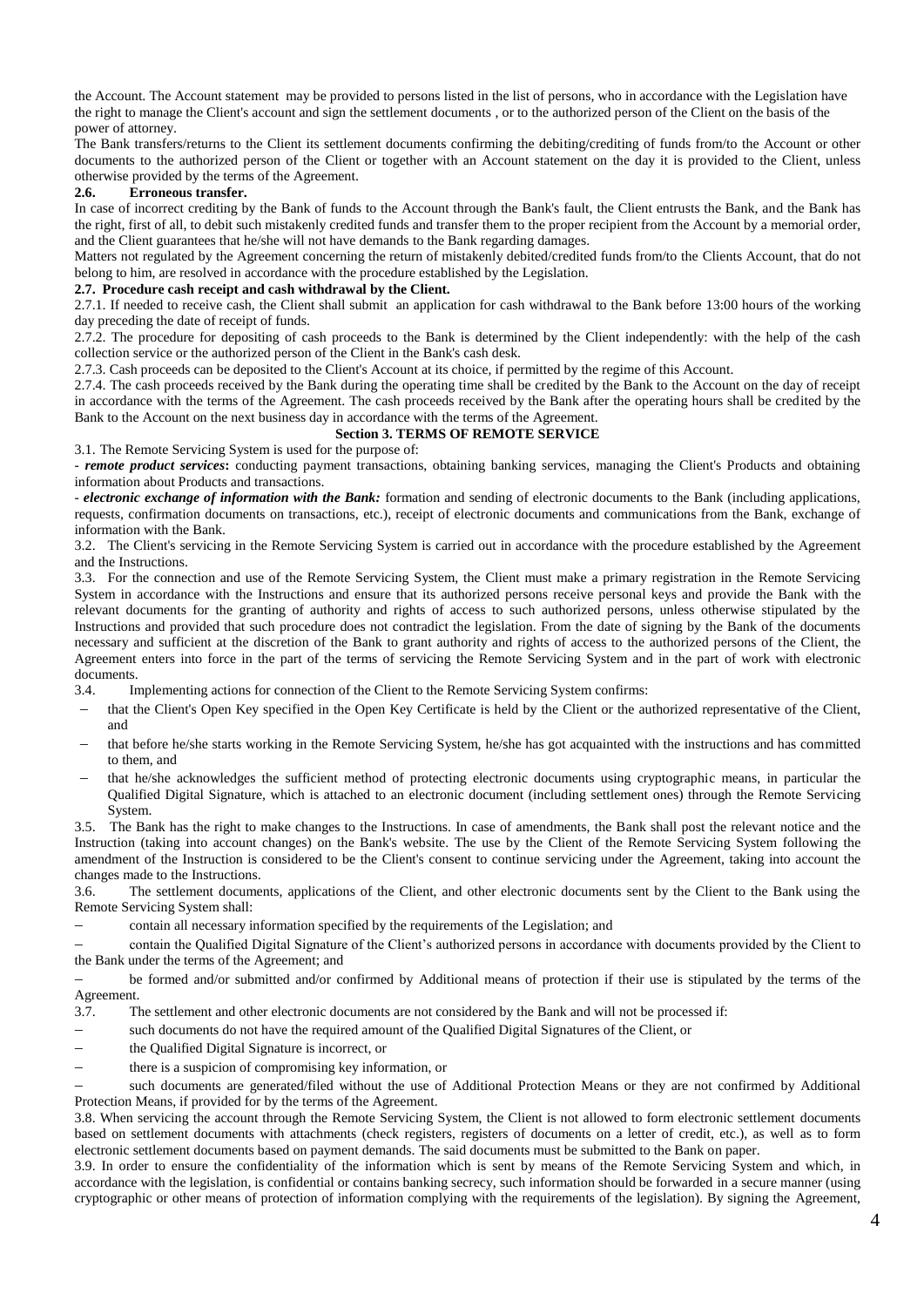the Client agrees that certain financial and other confidential information transmitted using the Remote Servicing System and not containing banking secrecy and/or not allowing identification of the Client may be transmitted through unprotected communication channels, for which the Client gives consent to the Bank, which is confirmed by signature under the Bank Account Agreement.

3.10. The Parties have agreed that an electronic document transmitted through the Remote Servicing System and signed by the Qualified Digital Signature of the Client's authorized representatives and confirmed/protected by other Additional Protection Means, if used in accordance with the Agreement, sent by the Client to the Bank, on the basis of any Agreement serviced by the Remote Servicing System, is equal in its legal force to a document on a paper carrier, signed by a personal signature of such persons.

3.11. The responsibility for the accuracy of the information contained in the details of the electronic document is borne by the person who has signed the document with his/her Qualified Digital Signature.

3.12. The Parties acknowledge that the forgery of the Qualified Digital Signature of the Client is impossible without knowledge of the Client's Personal Key.

3.13. The Parties recognize the Qualified Digital Signature tool used in the Remote Servicing System for the transmission of electronic documents from the Client to the Bank using the means certified by State Service for Special Communications and Information Protection of Ukraine or its successors in the field of cryptographic activity licensing as sufficient for the identification of the Client (its authorized representative) and the confirmation of the integrity of the data in electronic form.

3.14. The Client confirms that he/she fully understands the possibility of unauthorized access to the Remote Servicing System, occurrence of losses, etc., which may occur as a result of the Client's refusal to use the Additional Protection Means or as a result of transactions й without the use of Additional Protection Means for an amount not exceeding the limit set by the Client. In this regard, the Client confirms that he/she does not have and will not have any claims to the Bank and/or will not demand compensation from it for any losses.

3.15. The Parties recognize Kyiv time as the only time scale when working with the Remote Servicing System. The control time is the time of the system clock of hardware of the Bank.

3.16. In case of receipt of several electronic documents of the same content under the same document number and/or simultaneous receipt of several documents of identical content in paper and/or electronic form to the Bank, the Bank accepts each separate document for execution or refuses to execute in accordance with the requirements of the Agreements, which are served by the Remote Servicing System, unless otherwise specified in the Instructions. In this case, the Client shall bear responsibility for simultaneous submission of documents in paper and/or electronic form.

3.17. In cases of compromise of key information, including unauthorized access, loss, theft of Key Information media, or in the event of such suspicion or threat, the Client shall immediately terminate electronic payments and other transactions through the Remote Servicing System, take measures to block the compromised key information and notify the Bank of it in any convenient way, as well as in writing in the shortest possible time. In order to continue servicing through the Remote Servicing System., the Client must complete the procedure for generating keys and obtaining new Open Key Certificates in the manner prescribed by the Instructions.

3.18. Information on the status of the Account, its turnover, flow of funds on the Account, as well as other information about the Products provided by means of the Remote Servicing System under the Agreement serviced by means of the Remote Servicing System, may be given to another authorized person on the basis of the instructions of the Client, made in writing.

Such information may be sent through both secure and unprotected communication channels, but unprotected communication channels may only transmit information that does not contain bank secrecy and/or does not allow identification of the Client.

**Section 4. PROCEDURE FOR TRANSACTIONS OF PURCHASE/SALE/EXCHANGE** 

### **OF NON-CASH CURRENCY**

4.1. The Bank has the right to provide the Client with services for the purchase/sale/exchange of non-cash foreign currency (hereinafter in this Section of the Rules referred to as the Services). The services are provided taking into account the requirements of the Law, as well as the technical capabilities of the Bank and the peculiarities of the implementation of processes in the Bank.

Obligatory sale of non-cash currency is carried out in accordance with the procedure established by the Legislation and provided that it is stipulated by the Legislation and in the sense of this Section of the Rules does not belong to the Services.

The Client instructs the Bank in the cases established by the Legislation to sell the foreign currency purchased by the Bank on behalf of the Client, which has not been transferred for its intended purpose within the period established by the Legislation.

The sale of the Client's currency based on a separate agreement is carried out at the rate set for applications for sale in accordance with clause 4.4.3 of this Agreement, unless otherwise provided by such a separate agreement.

4.2. Services for the purchase/sale/exchange of non-cash currency are provided to the Client in the presence of the Client's open current accounts in the respective currencies required for the provision of the Service (for the debiting of funds for the transaction and for the transfer of funds as a result of the transaction).

4.3. In order to receive the Services, the Client submits an application for purchase/sale/exchange of non-cash currency to the Bank in the form established by the Bank, which must contain the following mandatory details:

Information about the Client.

Name of the Bank,

- account from which funds in the relevant currency are debited for the purchase/sale/exchange of non-cash currency,

- account to which funds in the respective currency are credited after the purchase/sale/exchange of non-cash currency,

Amount in currency, which the Client wants to buy/sell/exchange,

- Date of transaction

Purpose of purchase/exchange(if necessary) of non-cash currency,

- Information on the documents on the basis of which the purchase of funds in foreign currency is performed, or an indication in cases provided by the Legislation that the purchase is made without reason / obligations.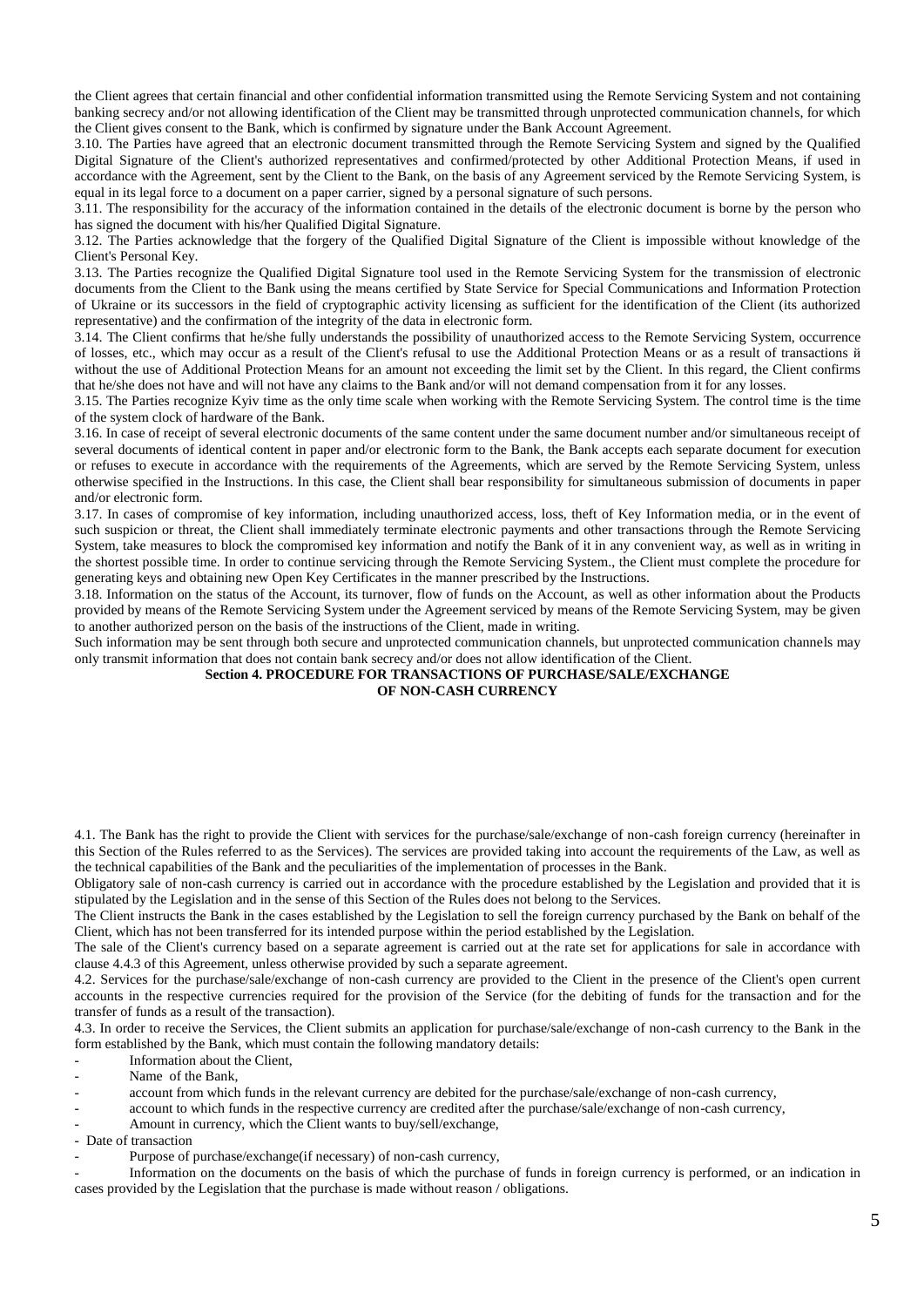Exchange rate of purchase/sale/exchange of non-cash currency.

The application for currency transactions shall be submitted:

 - for the currency purchase/sale - no later than 2:00 pm (except for applications submitted in accordance with clause 4.4.1, clause 4.4.3) on the date of purchase /sale of the non-cash currency specified in application ;

- for the foreign currency exchange - no later than 3:00 pm on the date of exchange specified in application.

4.4. The purchase/sale/exchange rate is determined based on the Client's application for currency transactions. The Client has the right to specify the method of the exchange rate determination in the application for currency transaction (at the rate specified by the Client in the application, or at the rate of the Bank.

4.4.1 The Parties have agreed on the following procedure for setting the rate if the Client indicates in the application that is submitted to the Bank in electronic form via the Remote Servicing System - "rate of the main trading session":

- for applications submitted before 10:00 for the purpose of buying and for applications submitted before 11:30 for the purpose of selling, the rate formed by the Bank based on the results of the main trading on the non-cash Ukrainian currency market.

The Bank executes applications submitted after the time specified in this clause on the next banking day.

4.4.2 The Parties have agreed on the following procedure for setting the rate if the Client indicates in the application that is submitted to the Bank in electronic form via the Remote Servicing System - "the rate of the additional trading session":

- for applications for the purpose of buying / selling submitted within the time specified in clause 4.3 for their acceptance, a rate is set, which may differ from the rate formed by the Bank based on the results of the main trading on non-cash Ukrainian currency market. The Bank executes applications submitted after the time specified in clause 4.3 on the next banking day.

4.4.3 The Parties have agreed on the following procedure for setting the rate if the Client indicates in the application that is submitted to the Bank in paper form - "at the rate of the bank":

- for applications submitted before 10:00 for the purpose of buying and for applications submitted before 11:30 for the purpose of selling, the Bank's rate is set, formed by the Bank based on the results of the main trading on non-cash Ukrainian currency market.

The Bank executes applications submitted after the time specified in this clause on the next banking day.

4.4.4 The Parties have agreed on the following procedure for setting the rate if the Client indicates in the application submitted to the Bank -" at the rate of the bank":

- for applications for the purpose of exchange, submitted within the time specified in clause 4.3 for their acceptance, the Bank's rate is set, which formed by the Bank based on the results of the trading on non-cash Ukrainian currency market. The Bank executes exchange applications submitted after the time specified in clause 4.3 on the next banking day.

4.5. The Bank shall notify the Client on the fulfillment of the currency application:

- by providing the Client with a his/her copy of the application for currency transactions with a note of performance, if such an application is performed in a paper form, or

- by changing the status of the application for currency transactions in the Remote Servicing System for the status of 'executed', if such an application is performed by the Client via the Remote Servicing System.

The Bank informs the Client about the performed currency transactions (taking into account the information on the purchase / sale / exchange rate of foreign currency at which each transaction was performed) by specifying this information in the account (-s) statement generated in the manner prescribed by this Agreement.

4.6. In cases stipulated by the Legislation and internal regulations of the Bank with the application for the purchase/exchange of non-cash foreign currency, the Client shall additionally submit supporting documents(originals or duly certified copies in electronic / paper form from original documents on paper form) proving the existence of reasons/obligations/purposes for the transaction to purchase/exchange non-cash foreign currency. The list and content of supporting documents are established in accordance with the Law and the requirements of the Bank.

4.7. The application for purchase/sale/exchange of non-cash currency and supporting documents (if necessary) may be submitted to the Bank in electronic form by means of the Remote Servicing System or in paper form in accordance with the terms of the Agreement.

In case of filing an application for purchase/sale/exchange of non-cash currency and supporting documents (if necessary) in electronic form, the documents must contain the relevant Qualified Digital Signature of the Client's authorized representative.

4.8. After conducting a transaction for the purchase/sale/exchange of non-cash currency, the Bank credit the purchased/exchanged currency to the relevant account indicated in the application for purchase/sale/exchange of non-cash currency.

4.9. The completed application for the purchase/sale/exchange of non-cash currency is stored electronically in the Remote Servicing System.

4.10. The Client has the right to withdraw from the Bank the application for purchase / sale / exchange of non-cash currency until the moment of its execution by the Bank in accordance with the procedure established by the Legislation.

In case of withdrawal of the application by the Client, he is obliged to reimburse the Bank's expenses related to such withdrawal. The letter of withdrawal of the application is submitted by the Client in paper form or in electronic form by means of the Remote Servicing System. Such a letter must also contain a mandatory order for the Bank to carry out a refund to the appropriate account of the Client. By signing a letter to return the application, the Client confirms the obligation to reimburse the Bank's expenses associated with such a withdrawal and agrees to their maintenance by the Bank from the amount of the returned funds. The bank may refuse to execute the letter on the return of the application in the following cases:

- the letter does not meet the requirements for its content and design established by the Legislation and this Agreement;

- the letter has been submitted to revoke the application, the implementation of which has already begun by the Bank or the application has already been executed.

4.11. The Bank has the right to return the application without execution for purchase/sale/exchange of non-cash currency in the following cases:

- in the presence of a violation by the Client of any provision of the Agreement or other agreement entered into between the Parties;

insufficient funds on the account of the Client for the transaction;

absence, insufficiency or inadmissibility, in the opinion of the Bank, of supporting documents;

- receipt of a refusal to register the Client's currency transaction by the Bank in the automated information system of the National Bank of Ukraine "Currency Transaction Limits" (when the Client submits the application for the purchase of non-cash currency without reason / obligation);

inaccessibility of the requested currency;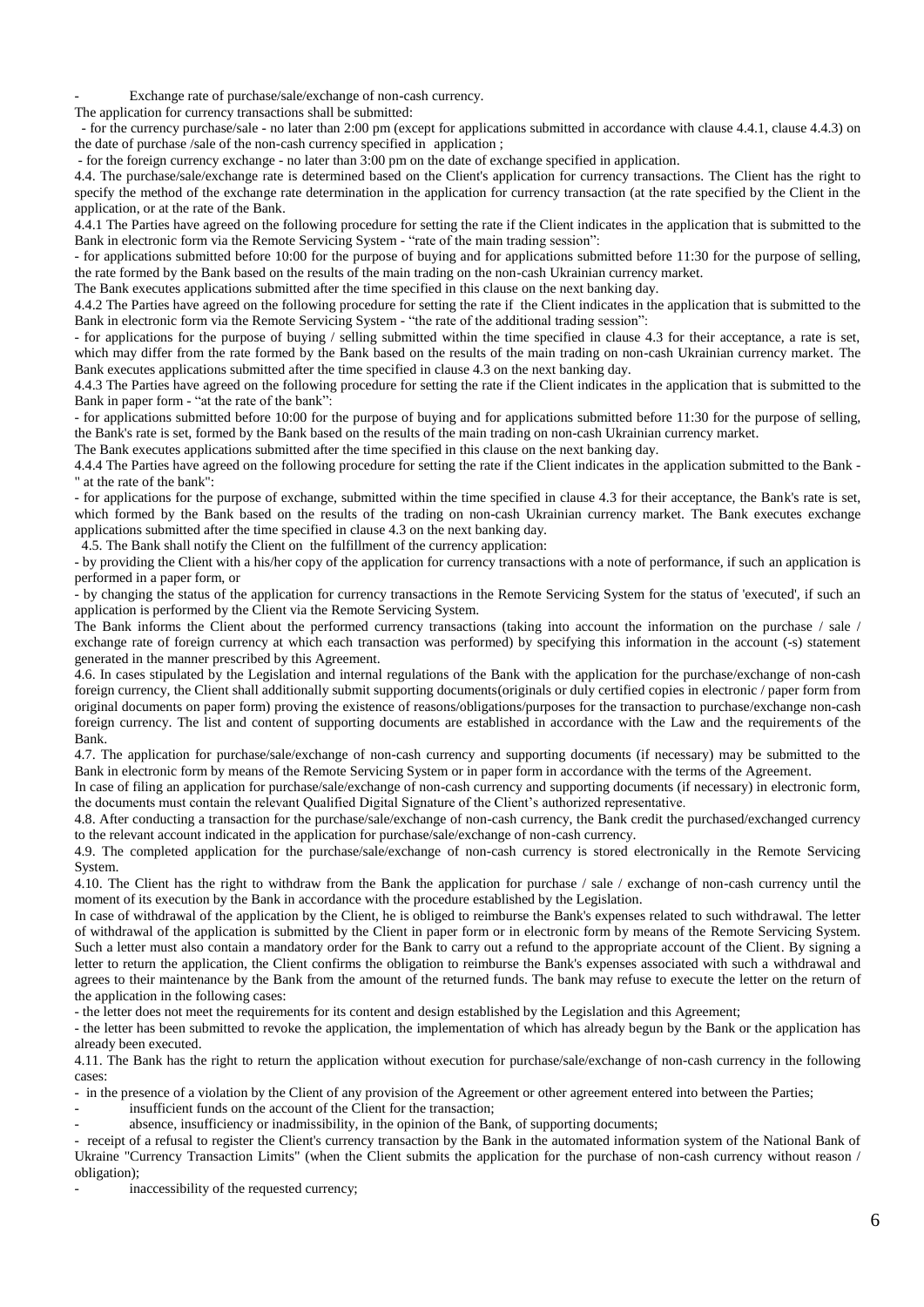in the absence of offers for the purchase/sale/exchange of non-cash currency at the rate specified by the Client in the relevant application;

if the application is executed or filed improperly or submitted later than on the time specified by the Agreement;

- presence of any restrictions in relation to the Client's accounts used for the provision of the Service, or to the Client's right to dispose with such accounts;

in the event that the provision of the Service violates or may, in the opinion of the Bank, lead to a breach of the Law or the Legislation on Extraterritorial Jurisdiction.

4.12. In case of refusal to execute the application for purchase/sale/exchange of non-cash currency, the Bank notifies the Client of it by means of the Remote Servicing System.

4.13. The application for the purchase / sale / exchange of non-cash currency is accepted by the Bank within 30 calendar days from the date of its formation. The application is terminated early by its execution/ return without execution by the Bank or the withdrawal of the application by the Client for the full amount in the manner prescribed by the Legislation and clause 4.10 of this Agreement.

# **Section 5. RIGHTS AND OBLIGATIONS OF THE PARTIES**

# **5.1. The Bank is entitled to:**

5.1.1. Use the funds on the Client's Account, guaranteeing the right of the Client to freely dispose of these funds in accordance with the terms of the Agreement.

5.1.2. Deny the Client in the provision of services under the Agreement in case of violation by the Client of the terms of the Agreement, as well as in other cases stipulated by the Agreement.

5.1.3. Require the Client to provide full information on export, import, leasing and other currency transactions, which are settled through the Account in the Bank, as well as require reporting provided by regulatory acts of the NBU (for cash borrowed from a non-resident, etc.) in accordance with the requirements of the Legislation, for the Bank to act as a currency supervision agent and other documents and/or information.

5.1.4. Modify/establish Tariffs and/or Tariff Package and/or interest rate for using funds in the Account by the Bank in accordance with the procedure specified by the Agreement.

5.1.5. Refuse to the Client to change the Tariffs and/or Tariff Package and/or interest rate for using funds in the Account the Bank and/or establishing an Individual Tariff on the Account if the initiative on such change comes from the Client.

5.1.6. Debit funds from the Account on behalf of the Client (including by way of contractual debit) and/or on the basis of payment demands, cash collection orders (instructions) of the collectors in the order and in cases stipulated by the legislation and/or terms of the Agreement.

In case of debiting of funds on the basis of payment demands, cash collection orders (instructions) of collectors, in case of necessity to make a purchase, sale of currency and/or conversion of available cash from one currency to another, payment of necessary commissions for conducting corresponding payments in currency and making any payments stipulated by the legislation, on the day of payment, shall be reimbursed at the expense of the Client.

5.1.7. Require the Client to provide the documents and information necessary to determine the identity, essence of activity, financial condition, information on financial transactions, etc..

5.1.8. Introduce new software, technical and technological means to improve the functioning of the Remote Servicing System.

5.1.9. As part of the Remote Servicing System:

- provide the Client with an optional Additional Protection Means at the Client's choice; and/or

- introduce obligatory Additional Protection Means, if their provision (for the first time) is free of charge. The Bank shall notify the Client through the Remote Servicing System of the introduction of mandatory Additional Protection Means.

5.1.10. Revoke/temporarily block the Client's Open Key Certificate (its authorized representative) in case of violation by the Client of the rules of use/storage of key information or the availability of information about the compromise of the Personal Keys or in the event of suspicion of compromising the Client's key information.

# **5.2. The Client is entitled to:**

5.2.1. Use the Account in accordance with the terms of the Agreement and the law.

5.2.2. Indicate in a payment order the date of value, which can not exceed 10 (ten) calendar days from the day of drawing up of the payment order.

5.2.3. In cases stipulated by the Law, and in the presence of sufficient funds on the Account, receive cash on the basis of a cash application submitted to the Bank in accordance with the terms of the Agreement.

5.2.4. Initiate a change in the Tariffs and/or Tariff Package and/or interest rate for using funds in the Account by the Bank in accordance with the procedure established by the Agreement.

5.2.5. In case of disagreement with the change of the Tariffs and/or other terms of service, discontinue the Bank's services and terminate the Agreement in accordance with the procedure established by the Agreement.

5.2.6. Choose any optional Additional Protection Means offered by the Bank. The Client has the right to choose several Additional Protection Means for their simultaneous use if the Bank has the technical capabilities for such simultaneous use.

## **5.3. The Bank undertakes:**

5.1.3. To perform settlement and cash transactions in accordance with the requirements of the Law and the terms of the Agreement.

5.2.3. To ensure that funds are credited to the Account in accordance with the requirements of the Legislation and the Agreement.

5.3.3. To issue to the Client the statement from its Account on the terms specified in the Agreement.

5.3.4. To accept and issue cash in accordance with the legislation, internal regulations of the Bank and the terms of the Agreement.

5.3.5. To provide the approved Tariffs upon request of the Client.

5.3.6. Subject to the Client's initial registration in the Remote Servicing System and the provision to the Bank of the necessary documents for the formation of the Client's Open Key Certificate in accordance with the Instruction, to connect the Client to the Remote Servicing System and perform its servicing in accordance with the Agreement.

5.3.7. At the request of the Client (its authorized representative), to block the Client's active Open Key Certificate (its authorized representative) in the Remote Servicing System and to form a new Client's Key Certificate (its authorized representative) Certificate in accordance with the Instruction.

## **5.4. The Client undertakes:**

5.4.1. To properly comply with the terms of the Agreement, the requirements of the legislation and internal Rules of the Bank, in particular, to ensure compliance with the requirements of the law on operation of the Account.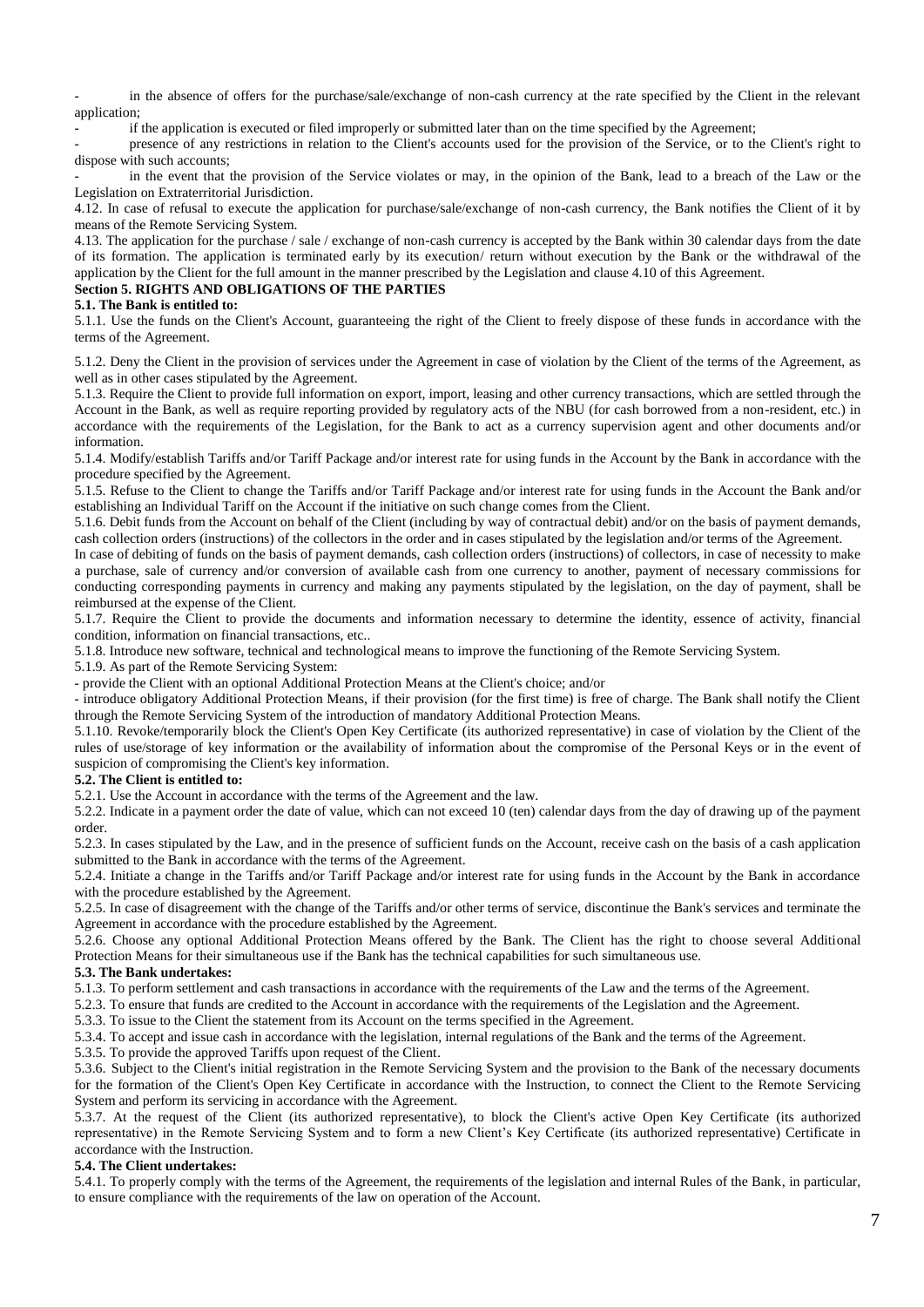5.4.2. Not later than the next business day after the day of receipt of the Account statement, to inform the Bank of all noticed inaccuracies and errors in statements from the Account and/or other documents on non-acknowledgment (non-confirmation) of the balance of the Account.

5.4.3. To notify the Bank of the funds that it does not belong to the Client's Account, and within three working days from the date of receipt of such funds on the Account, to provide the Bank with a payment order for their transfer to the proper recipient, unless otherwise provided by the terms of the Agreement.

5.4.4. To pay for the services (transactions) of the Bank in accordance with the procedure and on the terms specified in the Agreement.

5.4.5. To notify in writing the Bank of the change of the address of the location and/or actual address, phone numbers, changes in the composition of the executive body, in relation to any other changes in the information of the Client contained in the Unified State Register of Legal Entities, Individual Entrepreneurs and Public Formations and in respect of a the non-resident Client - in the information about the Client contained in the commercial, banking or court register / registration certificate of the local authority of the foreign state on registration of the non-resident Client in accordance with the legislation of the non-resident Client's location certified in accordance with the procedure established by the legislation of Ukraine, within three days from the date of registration of such changes and within the same time period, to amend the Client's statutes (or access to statutory documents) and changes in the documents regulating the powers of the members of the executive body of the Client.

5.4.6. To provide the necessary documents and/or other information for the Bank to carry out the functions of the currency supervisionagent in accordance with the Legislation not later than within 3 (three) business days from the date of receipt of the request from the Bank.

5.4.7. To provide in full the correct information necessary for identification and/or verification of the Client, clarification of information on identification and/or verification of the Client, clarification of his/her identity, nature of activities and financial condition, to provide documents and/or information confirming the information concerning financial transaction, including contracts and other documents for the export-import transaction and/or other documents in accordance with the requirements of the Legislation and/or terms of the Agreement. Such information and documents are provided on request of the Bank, and in case of changes of such information/documents after their provision to the Bank, the Client shall provide relevant information and/or documents within three days after such changes.

5.4.8. To confirm the balance of the Account on January 1 of each current year. Failure of the Bank to confirm the balances on the Client's Account as at January 31 of this year is considered to be confirmation of the balance of the Account as at January 1 of this year on the part of the Client.

5.4.9. To submit to the Bank settlement documents and/or cash documents for the purpose of receiving/rendering services/transactions of the Bank under the Agreement, provided that there is a balance on the Client's Account sufficient for execution of the settlement and/or cash document submitted by the Client, simultaneous payment to the Bank of the One-off Fee and repayment of arrears regarding the payment of the Periodic and/or One-off Fee in full in the presence of such indebtedness.

5.4.10. To notify the Bank in writing of the change of the state fiscal service body, in which the Client is registered, within 3 (three) business days from the date of such change.

5.4.11. In case of changing the taxpayer's status, to notify the Bank in writing of such change no later than the next business day from the date of change.

5.4.12. In case the Bank introduces mandatory Additional Protection Means in accordance with the Agreement, to sign the necessary documents for obtaining Additional Protection Means within 30 (thirty) calendar days from the date on which the Bank sends the relevant notice through the Remote Servicing System, if it is provided for by such notice and duly use the Additional Funds protection from the date of their introduction.

5.4.13. To notify the Bank in writing of the availability or receipt of special or exclusive rights to carry out activities that are subject to the regulation of the Government Procurement Law. Notification about the receipt of the specified special or exclusive rights shall be made by the Client no later than on the next business day from the date of their receipt.

# **Section 6. PROCEDURE FOR CHANGES OF THE TARIFFS AND/OR INTEREST RATES**

6.1. The change of the Tariffs and/or Tariff Package and/or the amount of interest rate for using funds in the Account by the Bank, if it is established by the Agreement, on the Bank's initiative, the Client shall be informed by the Bank by placing the relevant messages on the billboards in the premises of the Bank's institutions and/or sending a message through the Remote Servicing System and/or other means. The Client shall be notified by the Bank of changes in the Tariffs and/or Tariff Package within 14 (fourteen) calendar days prior to the entry into force of these changes, on changing the interest rate for using funds in the Account by the Bank, if it is established by the Agreement, within 2 (two) working days.

In case of disagreement with the change in the Tariffs and/or Tariff Package and/or the amount of interest rate for using funds in the Account by the Bank, if it is established by the Agreement, the Client shall, by the date of entry into force of such changes, be obliged to inform the Bank in writing of it for resolving the issue of termination of the Agreement and closure of the Account.

The fact that the Bank does not receive written notice from the Client about the dissatisfaction with servicing on the new conditions prior to the date of entry into force of these conditions and the Client conducting an account transaction upon entry into force of the new Tariffs and/or Tariff Package and/or interest rate for using funds in the Account by the Bank,, if it is established by the Agreement, confirms the Client's consent for its servicing on the new conditions, unless otherwise provided by the Agreement.

6.2. The Tariff Package previously chosen by the Client to another operating Bank's Tariff Package, change of Tariffs or interest rate for using funds in the Account by the Bank, on the initiative of the Client, is changed by:

- the conclusion by the Parties of the relevant supplementary agreement; or

- the submission by the Client of the relevant Application for the change of the Tariff Package or the Application for the establishment of an Individual Tariff or Application on the accrual of interest and acceptance of such application by the Bank in accordance with the procedure established by the Agreement.

The change of the Tariff Package on the initiative of the Client is charged according to Tariffs of the new Tariff Package.

6.3. In case of changing the Tariffs and/or Tariff Package and/or interest rate for using funds in the Account by the Bank,, if it is established by the Agreement, the relevant supplementary agreement to the Agreement that is in effect on the date of the changes and/or an Application accepted by the Bank to replace the Tariff Package and/or Application accepted by the Bank for the establishment of an Individual Tariff and/or an accepted Application for interest accrual shall be terminated, unless otherwise provided by the said or other additional Agreement/Application.

6.4. The application for the change of the Tariff Package and/or the establishment of an Individual Tariff and/or interest accruals deemed accepted if the Bank has not sent through the Remote Servicing System a notice of refusal to accept such Application on the date of its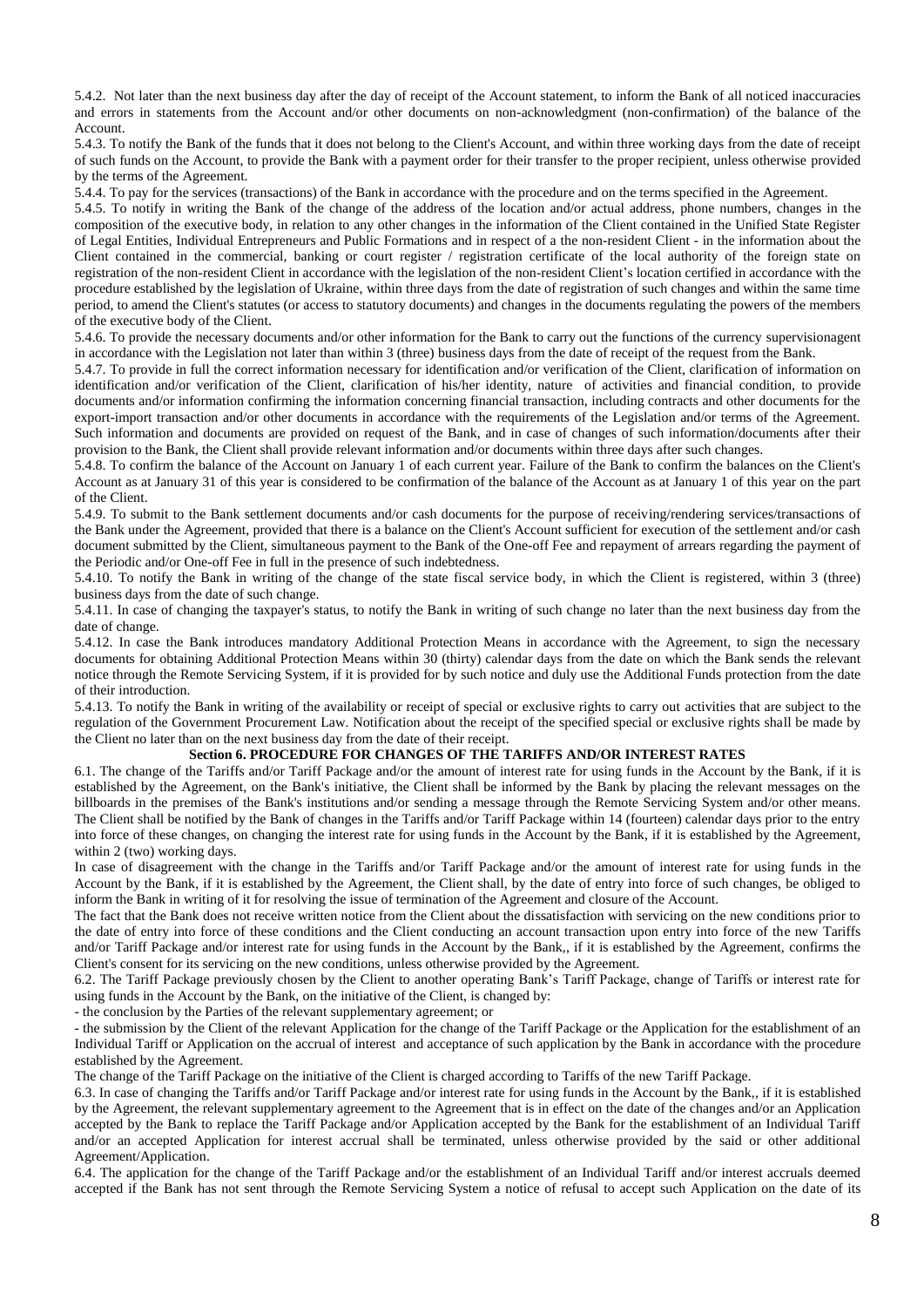receipt by the Bank. Applications submitted to the Bank after 16:00 hours of the working day or on a non-working day are deemed to have been received by the Bank on the next business day. The notice of refusal to accept the Application shall be made by indicating in the Application, not accepted by the Bank, the Bank's notes regarding the rejection and/or non-processing of the Application.

In the event of any dispute between the Parties regarding any Application, the Parties have agreed that the Bank shall serve the Client under the terms and conditions valid until the Client submits the Application for which the dispute arises.

#### **Section 7. CONTRACTUAL DIRECT DEBIT**

7.1. The Client entrusts the Bank with the contractual debiting of the Client's debts to the Bank for the services rendered (transactions performed) under the Agreement and/or other agreements concluded between the Bank and the Client.

7.2. The contractual direct debit is carried out in the amount of the debt in accordance with the Agreement on the date of the occurrence of such debt and/or the amount of debt in accordance with another agreement concluded between the Bank and the Client and from the date on which, under such agreement, the Client has an obligation to pay debts to the Bank, unless otherwise specified by such agreement between the Bank and the Client. In this case, if such contractual direct debit by the Bank is used, the order of the Client regarding the contractual direct debit has priority in relation to other settlement documents of the Client.

### **Section 8. Liabilities of the Parties. PROCEDURE FOR CONSIDERATION OF DISPUTES**

8.1. In the event of non-fulfillment or improper fulfillment of obligations under the Agreement, the Parties shall bear liability in accordance with the Legislation, unless otherwise provided by the Agreement.

8.2. The Client is liable for complying with the requirements of the Law on the use of funds on the Account (Account Mode) and shall, at the request of the Bank, fully compensate losses incurred as a result of the Client's violation of use of funds on the Account.

8.3. The Client is liable for the accuracy of the content of the settlement/cash document issued by it, as well as for completeness and timely payment by the Client of taxes, fees/insurance premiums (mandatory payments).

8.4. The Client is liable for the compliance of the information indicated in his/her payment/cash document with the essence of the transaction.

8.5. In case of untimely debit/credit of funds from/to the Account/s of the Client, if it happens through the fault of the Bank in violation of the terms of the Agreement, the latter shall pay the Client a penalty in the amount of 0.01% of untimely payment for each day of delay, but not more than 0, 1% of the transfer amount.

8.6. The Bank shall not be liable for non-receipt or untimely receipt by the Client of written correspondence sent to its address specified in the Agreement in case of change of details and/or the location of the Client without notice to the Bank of such changes.

8.7. The Bank is not liable to the Client and/or third parties for the delay in conducting the transaction and/or refusal to provide the Client with the service and/or to carry out the transaction if they are not provided by the Bank's Tariffs or the Bank does not have the technical capacity for conducting/rendering and/or the provision of the service and/or transaction is impossible through no fault of the Bank and/or in other cases stipulated by the Agreement. The Client guarantees that it will not have any claims to the Bank if the transaction is denied or delayed in accordance with the terms of the Agreement.

The Client shall inform its counterparties in advance about possible delays in the execution of the transaction or the refusal to carry out the transactions provided for by the Agreement.

8.8. The Bank is not liable for refusing to provide the Client with the service and/or to carry out a transaction and/or execute settlement and/or cash documents provided by the Client if such refusal is conditioned by the terms of the Agreement, which lead to a violation of the terms and/or completeness of the transfer of taxes, charges (obligatory payments) to the budgets or state target funds established by the legislation.

8.9. The Bank is not liable for disclosing information about the Client and/or the essence of the Client's financial transactions to third parties, subject to compliance with the requirements of the Agreement.

8.10. Disputes arising during the term of the Agreement shall be resolved through negotiations. In case of failure to reach agreement, the dispute is considered in court in accordance with the Legislation.

### **Section 9. THE CLIENT'S CONSENT FOR INFORMATION PROCESSING**

9.1. Upon conclusion of the Agreement, the Client gives the Bank its consent and the right to collect, store, process, use, distribute, transmit and receive information (data of the Client, know to the Bank and/or to third parties in connection with the conclusion and implementation of this Agreement, including banking and commercial secrets):

- information required when entering into agreements on the assignment of the right to claim and/or the transfer of debt under the Agreement and/or the conclusion of other civil law agreements in accordance with the Legislation to the relevant individuals and legal entities that are party to such agreement;

- information required by third parties to perform their functions or provide the services of the Bank, including, but not limited to, services for the custodian storage of documents, archives, measures to settle the existing debts of the Client, etc., in accordance with the agreements concluded between such persons (organizations) and the Bank;

- information required in other cases in accordance with the requirements of the Legislation and/or the Bank's internal regulations and/or the Extraterritorial Law and/or to apply sanctions and/or other measures in the field of financial monitoring, including sanctions of the US Office of Foreign Assets Control (OFAC), the requirements of the US Foreign Account Tax Compliance Act (FATCA), etc.

The transmission and/or dissemination of the above mentioned information about the Client is possible only for the purposes specified in this paragraph, but only to persons who have been given the necessary powers to obtain the relevant information in accordance with the norms of the Legislation and/or the Legislation on Extraterritorial Jurisdiction and/or relevant agreements (if any and if necessary to conclude) and/or for the implementation of sanctions and/or other measures in the field of financial monitoring.

The Client agrees to transfer information about it in accordance with this paragraph through the communication channels that are used by the Bank for the transmission of such information and are protected.

By signing the Bank Account Agreement, the Client certifies that he/she understands and agrees with the regime of use of the information specified in this clause of the Agreement.

The Parties have agreed that the Client will not have any claims to the Bank in case of any actions by the latter specified in this paragraph.

The Bank undertakes to properly maintain information constituting bank secrecy and is liable for its preservation in accordance with the procedure established by the Law.

9.2. In cases of submission by non-resident banks that have correspondent relations with the Bank and through which the Client's financial transactions are carried out, of official requests to the Bank regarding the provision of information regarding the identification of the Client, namely: the documents and information necessary to ascertain the identity of the Client, the nature of its activities and financial condition,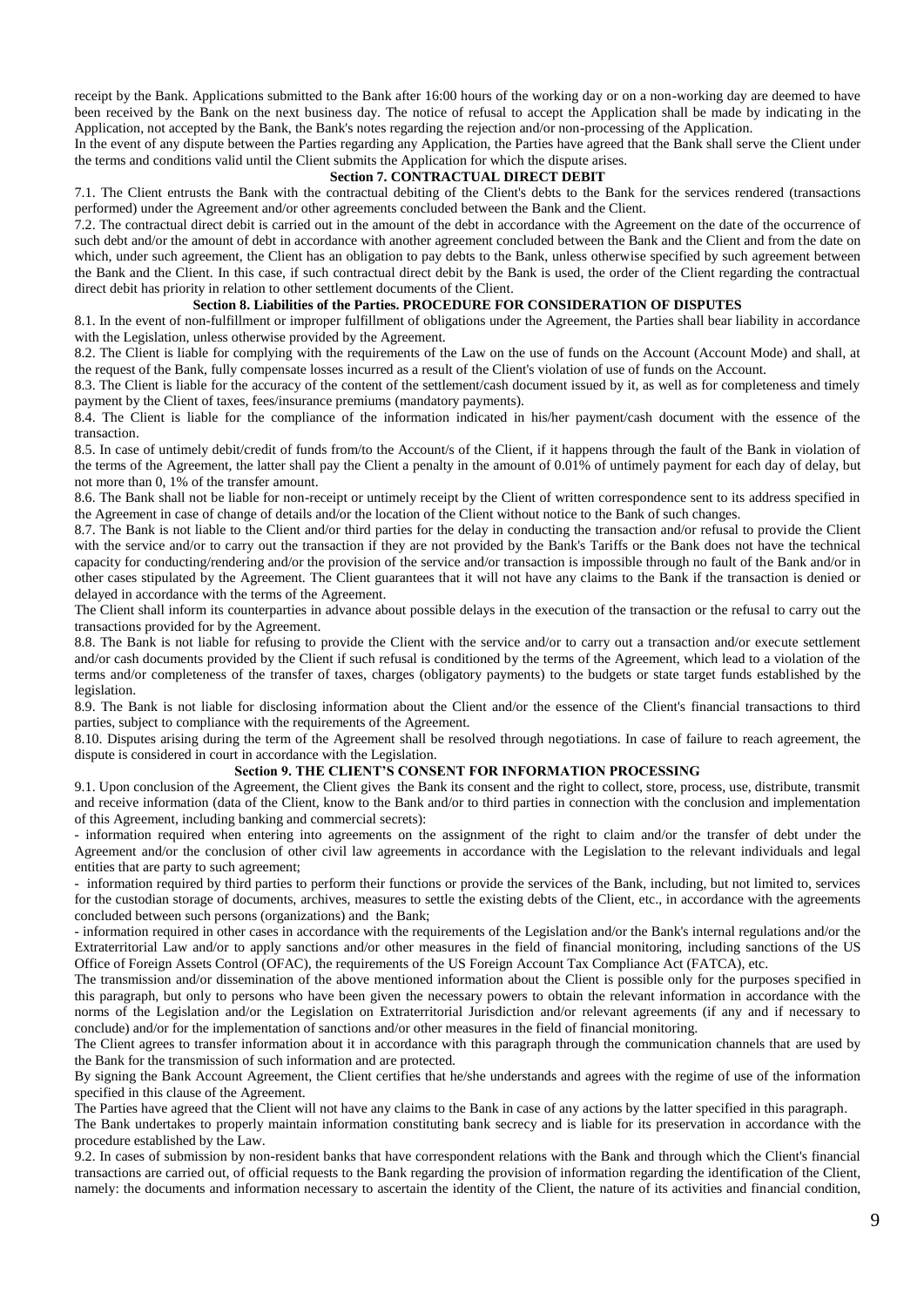etc., and/or information on the essence of the financial transaction performed by the Client, serviced by such non-resident bank, the Client gives the Bank the right to notify/provide the non-resident bank with the requested information and/or copies of documents.

9.3. The Bank informs the Client that the Bank is a member of BNP Paribas Group (France), and the Client understands and agrees that any information received by the Bank in relation to the Client may be used within BNP Paribas Group (France).

The Bank, as part of BNP Paribas Group, complies with the requirements of the anti-money laundering/terrorism financing legislation and standards of BNP Paribas Group, as well as international financial sanctions, embargoes and fight against corruption.

### **Section 10. PECULIARITIES OF SERVICING OF THE CURRENT ACCOUNTS OF THE NON-RESIDENTS CLIENTS - BUSINESS ENTITIES**

10.1. Unless otherwise established or derived from the provisions of this section of the Rules the provisions of the Rules apply to the relationship with Clients – business entities – non-residents on opening, servicing, closing current Accounts (except investment accounts), including the execution of transactions for the purchase/sale/exchange of non-cash currency, and servicing of products in the Remote Service System.

10.2. Within the framework of this Agreement, non-resident Clients - business entities are not provided with services for cash receipt and/or cash withdrawal (delivery of cash proceeds) from / to the current Account (s), services for crediting the Account (- s), i.e. for overdraft facility, and for contractual direct debit that performs in accordance with Section 7 "CONTRACTUAL DIRECT DEBIT" of these Rules. 10.3. In order to ensure the functions of a currency control agent over transactions of the non-residents Clients - business entities, the Bank is obliged first credit the funds received by this Client to a distribution account (except for the funds obtained for foreign exchange trading operations on the Ukrainian currency market, transferred from other own accounts of this Client, obtained as interest accrued on the balance of this Client's account).

The Bank has the right to account the funds received in favor of the non-resident Client-business entity in the distribution account within the period established by the Legislation to determine the compliance of the Client's transaction with the requirements of the Legislation. Funds received in favor of the non-resident Client-business entity are transferred by the Bank from the distribution account to the Account of this Client considering documents (information) confirming compliance of the Client's transaction with the requirements of the Legislation were provided to Bank.

10.4. In order to perform the functions of a tax agent, the Bank has the right in the cases and in the manner prescribed by the tax legislation of Ukraine, when paying income in favor of non-resident Clients, to withhold from the amount of income paid by the Bank in favor of such Clients, income tax with a source of their origin from Ukraine.

### **Section 11. PROCEDURE FOR THE CONCLUSION, EXCHANGE, AND TERMINATION OF THE AGREEMENT**

11.1. The Agreement enters into force from the date of signing by the Parties of the Bank Account Agreement, and in respect of servicing through the Remote Servicing System from the date specified in the Agreement. The agreement is entered into for an indefinite period. The Agreement shall be terminated with the consent of the Parties or in cases specified by the Legislation and/or the Agreement.

11.2. Upon the conclusion of the Bank Account Agreement, each Party undertakes to endorse each page of the Bank Account Agreement by signing each page by the authorized representative of the relevant Party. The Rules are not subject to signing or endorsing.

11.3. The Rules are public, are developed for an indefinite period and come into force from the date stated upon their placement in the Uriadovy Kuryer newspaper or other official printed publication, as well as on the web-site [www.my.ukrsibbank.com](http://www.my.ukrsibbank.com/) and/or on information boards in Branches of the Bank.

11.4. The Rules may be revoked or may be changed the Bank by posting amendments to the Rules or revised Rules in the newspaper "Uryadovyy Kuryer / "Holos Ukrainy" or in another official publication or at [www.my.ukrsibbank.com,](http://www.my.ukrsibbank.com./) or on information boards at branches of the Bank, or in statements from the Account. The notice regarding amendments to the Rules or the revision of the Rules shall indicate the date of publication of amendments to the Rules and the Starting Date of validity of such amendments to the Rules. 11.5. Changes to the Rules shall become effective:

a) from the Starting Date of the amendments to the Rules specified in the notice, if such changes do not worsen the terms of service of the Client (in particular, amendments to the Rules do not lead to additional expenses of the Client, do not increase its responsibility for the protection of its rights or interests, increase of security of performance of transactions or information transfer under the Agreement) and/or if changes to the Rules provide for the rendering of a new service and the Client applies to the Bank for such service and/or if such changes are caused by the requirements of the Legislation of Ukraine;

b) from the Starting Date of amendments to the Rules, but not earlier than in 14 (fourteen) calendar days from the date of publication of such amendments to the Rules specified in the notice - in all other cases.

By concluding the Agreement, the Client agrees with the procedure for changing the terms of these Rules and/or the Agreement as set out in this paragraph, and also confirms that the amendments made to the Rules in accordance with this paragraph do not require the conclusion of a separate supplementary agreement by the Parties and become an integral part of the Agreement after their entry into force.

In case of disagreement with changes to the Rules, the Client is obliged to inform the Bank in writing about the termination of the Agreement. Making at least one transaction in accordance with the Agreement after the entry into force of the amendments to the Rules confirms the Client's consent with such amendments to the Rules.

In case of revocation of the Rules, they continue to regulate the relations between the Bank and the Clients with whom the Agreement has been concluded and are effective for each of them in the last edition, which was valid before the cancellation, until the full performance of all obligations under the Agreement between the Bank and the Client.

11.6. Unless otherwise provided by the Agreement, amendments and/or additions to the Agreement shall be entered into as follows:

- by the conclusion of a relevant supplementary agreement by the Parties; or

- regarding the terms of the agreement, which according to the Law are not essential and/or if the changes improve the conditions of service of the Client and/or if such changes are caused by the requirements of the Legislation, by sending by the Bank to the Client a relevant written notice within 14 (fourteen) calendar days before the scheduled date of validity of such changes. The fact of failure by the Client to provide a written notice of disagreement with the proposed amendments to the Bank within the specified 14-day period (from the date of written notification by the Bank to the Client) and/or making a transaction by the Client after the entry into force of these changes, the Client agrees to such changes to the Agreement.